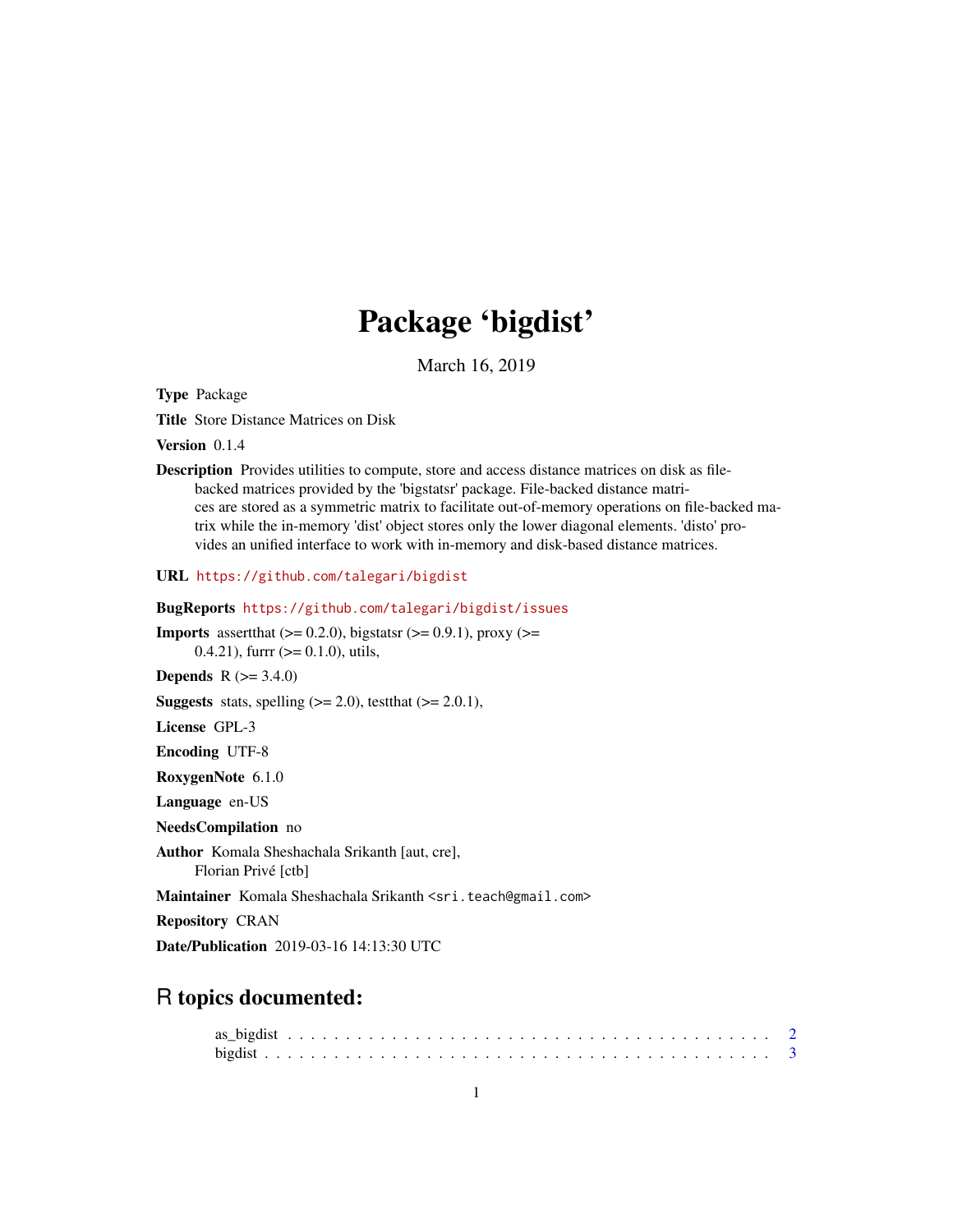## <span id="page-1-0"></span>2 as\_bigdist ass=bigdist

#### **Index** [12](#page-11-0)

as\_bigdist *Convert to bigdist*

## Description

Generic to convert an object of class 'bigdist'

#### Usage

as\_bigdist(x, file, ...)

#### Arguments

| x                       | Object coercible to bigdist        |
|-------------------------|------------------------------------|
| file                    | File to write the 'bigdist' matrix |
| $\cdot$ $\cdot$ $\cdot$ | additional arguments               |

## Details

Writing distances to FBM can be parallelized by setting up a future backend

#### Value

An object of class 'bigdist'

#### Examples

```
temp3 <- as_bigdist(dist(mtcars), file = file.path(tempdir(), "temp_ex4"))
temp3
```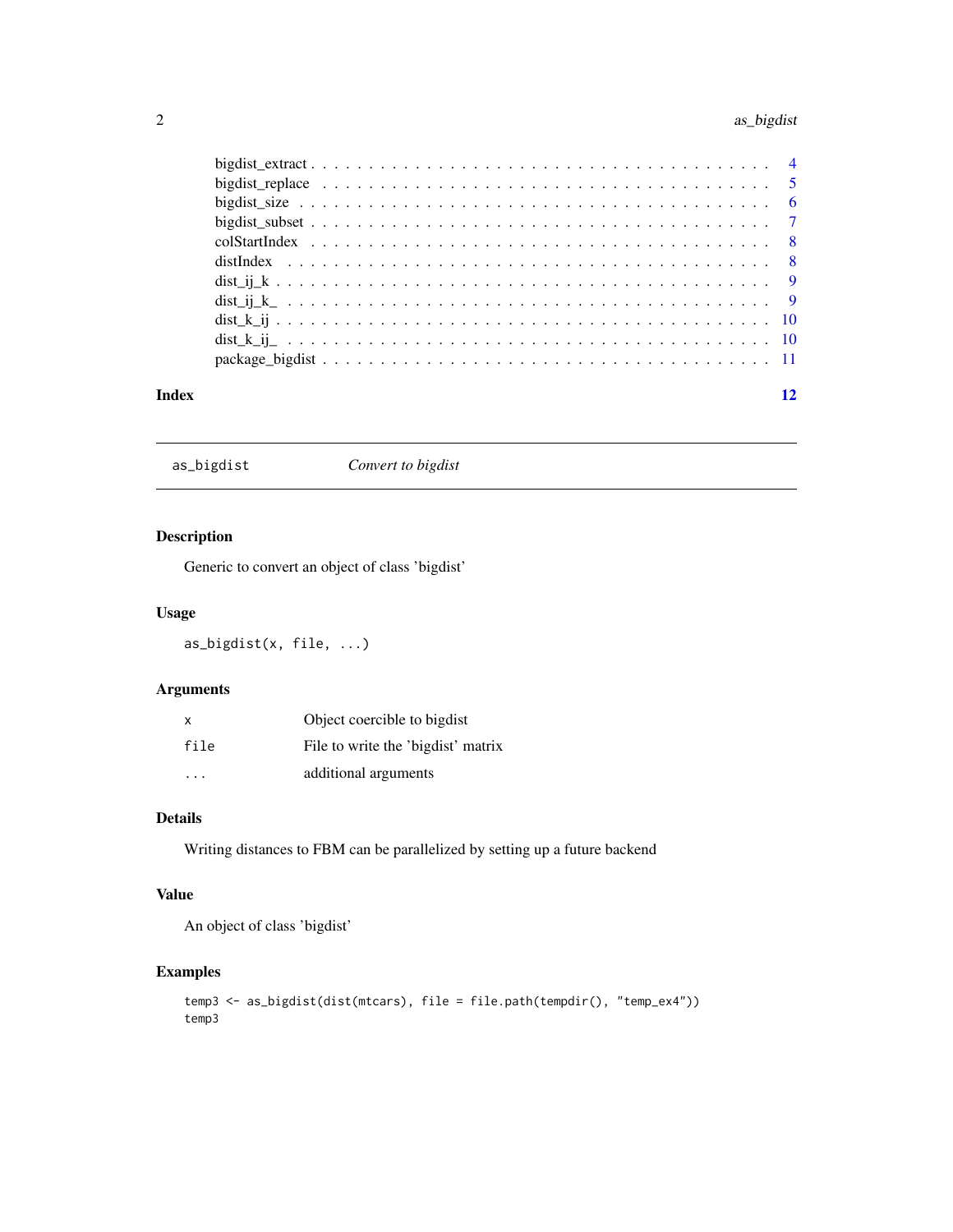<span id="page-2-0"></span>

#### Description

Computes distances via [dist](#page-0-0) and saves then as file-backed matrix(FBM) using bigstatsr package or connects existing FBM backup file on disk.

#### Usage

bigdist(mat, file, method = "euclidean", type = "float")

#### Arguments

| mat    | Numeric matrix. When missing, attempts to connect to existing backup file. See<br>'file' argument.                                                    |
|--------|-------------------------------------------------------------------------------------------------------------------------------------------------------|
| file   | (string) Name of the backing file to be created or an existing backup file. Do not<br>include trailing ".bk". See details for the backup file format. |
| method | (string or function) See method argument of dist. This ignored when mat is<br>missing.                                                                |
| type   | (string, default: 'float') Storage type of FBM. See FBM. This ignored when mat<br>is missing.                                                         |

#### Details

bigdist class is a list where the key 'fbm' holds the FBM connection. The filename format is of the form <somename>\_<size>\_<type>.bk where size is the number of observations and type is the data type like 'double', 'float'.

bigstatsr package stores matrices on disk and allows efficient computation on them. The disto provides a unified frontend to read parts of distance matrices and apply functions over rows/columns. For efficient operations, write C++ functions to talk to bigstatsr's [FBM](#page-0-0).

The distance computation and writing to FBM may be parallelized by setting a future backend

#### Value

An object of class 'bigdist'.

#### Examples

```
# basics of 'bigdist'
# create a random matrix
set.seed(1)
amat \leq matrix(rnorm(1e3), ncol = 10)
td <- tempdir()
# create a bigdist object with FBM (file-backed matrix) on disk
temp <- bigdist(mat = amat, file = file.path(td, "temp_ex1"))
```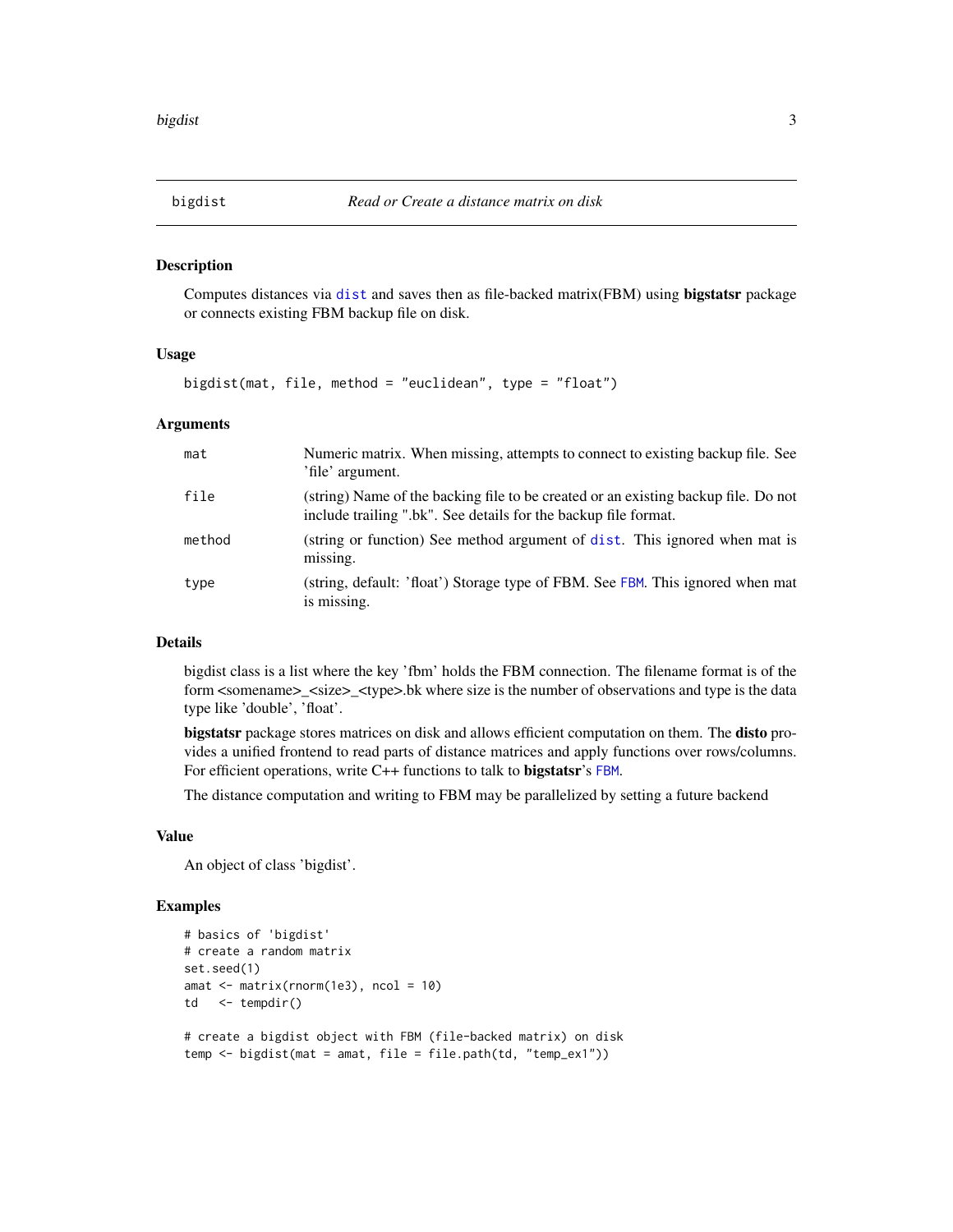```
temp
temp$fbm$backingfile
temp$fbm[1, 2]
# connect to FBM on disk as a bigdist object
temp2 <- bigdist(file = file.path(td, "temp_ex1_100_float"))
temp2
temp2$fbm[1,2]
# check the size of bigdist object
bigdist_size(temp)
# bigdist accessors
# ij
bigdist_extract(temp, 1, 2)
bigdist_extract(temp, 1:2, 3:4)
bigdist_extract(temp, 1:2, 3:4, product = "inner")
dim(bigdist_extract(temp, 1:2,))
dim(bigdist_extract(temp, , 3:4))
# k (lower trianle indexing)
bigdist_extract(temp, k = 3:7)
# bigdist replacers
# ij
bigdist_replace(temp, 1, 2, 10)
bigdist_extract(temp, 1, 2)
bigdist_replace(temp, 1:2, 3:4, 11:12)
bigdist_extract(temp, 1:2, 3:4, product = "inner")
# k (lower trianle indexing)
bigdist_replace(temp, k = 3:7, value = 51:55)
bigdist_extract(temp, k = 3:7)
# subset a bigdist object
temp_subset <- bigdist_subset(temp, index = 21:30, file = file.path(td, "temp_ex2"))
temp_subset
temp_subset$fbm$backingfile
# convert a dist object(in memory) to a bigdist object
temp3 <- as_bigdist(dist(mtcars), file = file.path(td, "temp_ex3"))
temp3
```
bigdist\_extract *Extract parts of bigdist*

#### Description

Extract parts of bigdist

<span id="page-3-0"></span>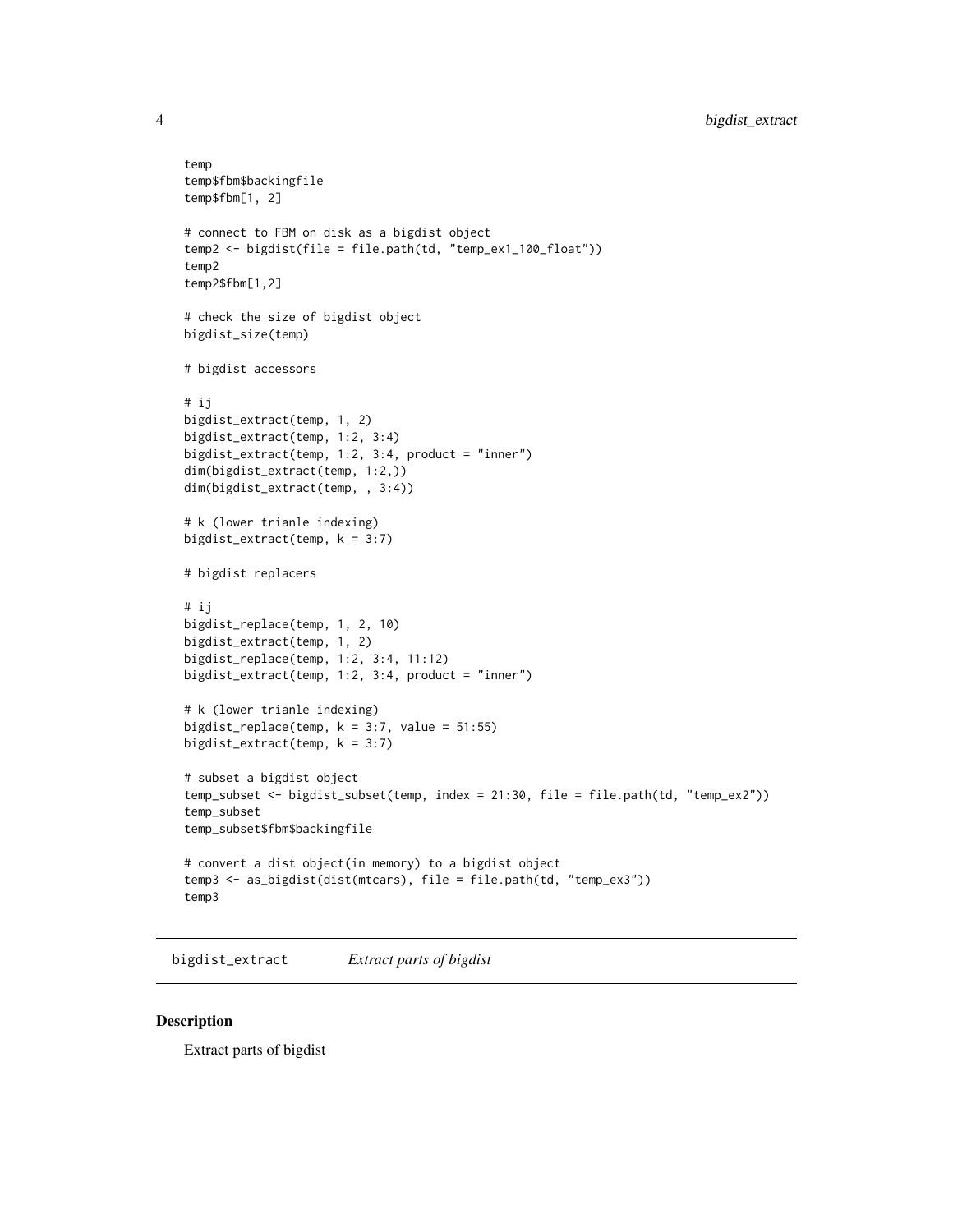#### <span id="page-4-0"></span>bigdist\_replace 5

#### Usage

bigdist\_extract(x, i, j, k, product = "outer")

#### Arguments

| $\mathsf{x}$ | Object of class 'bigdist'                      |
|--------------|------------------------------------------------|
|              | (integer vector) row positions                 |
| j            | (integer vector) column positions              |
| k            | (integer vector) positions                     |
| product      | (string) One among: 'inner', 'outer' (default) |

#### Details

In k-mode, both i and j should be missing and k should not be missing. In ij-mode, k should be missing and both i and j are optional. If i or j are missing, they are interpreted as all values of i or j (similar to matrix or dataframe subsetting).

#### Value

A matrix or vector of distances when product is 'outer' and 'inner' respectively

#### Examples

```
set.seed(1)
amat <- matrix(rnorm(1e3), ncol = 10)
td <- tempdir()
temp <- bigdist(mat = amat, file = file.path(td, "temp_ex6"))
bigdist_extract(temp, 1, 2)
bigdist_extract(temp, 1:2, 3:4)
bigdist_extract(temp, 1:2, 3:4, product = "inner")
dim(bigdist_extract(temp, 1:2,))
dim(bigdist_extract(temp, , 3:4))
```
bigdist\_replace *Replace parts of bigdist*

#### Description

Replace parts of bigdist

#### Usage

bigdist\_replace(x, i, j, value, k)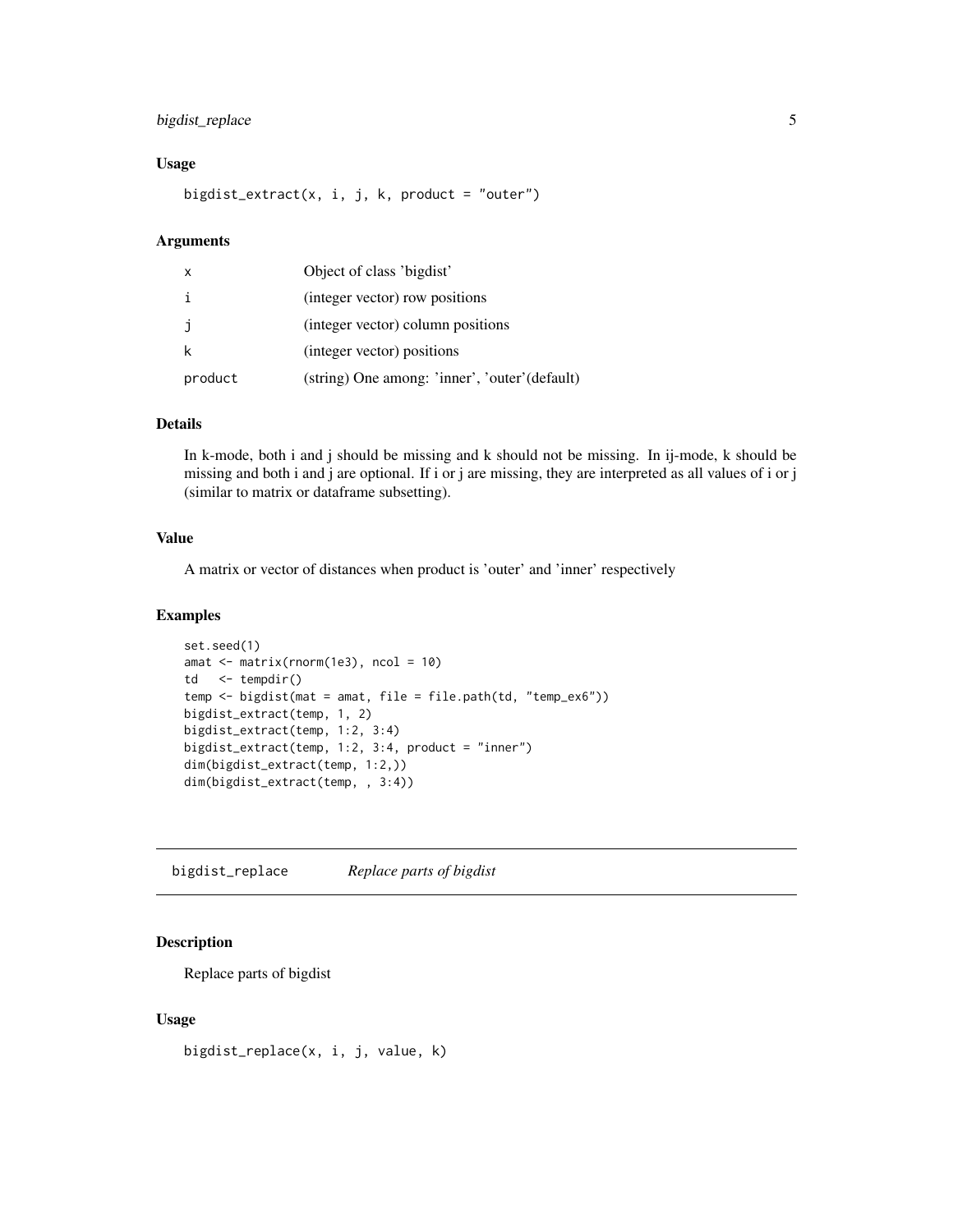#### <span id="page-5-0"></span>Arguments

| $\mathsf{x}$ | Object of class 'bigdist'                  |
|--------------|--------------------------------------------|
|              | (integer vector) row positions             |
|              | (integer vector) column positions          |
| value        | (integer/numeric vector) Values to replace |
|              | (integer vector) positions                 |

#### Details

There are two modes to specify the positions:

- ij-mode where i and j are specified and k is missing. If i or j are missing, they are interpreted as all values of i or j (similar to matrix or dataframe subsetting). Lengths of i, j are required to be same. If 'value' is singleton, then it is extended to the length of i or j. Else, 'value' should have same length as i or j.
- k-mode where k is present and both i and k are missing. k is the positions in the dist object. If 'value' is singleton, then it is extended to the length of k. Else, 'value' should have same length as k.

#### Value

bigdist object

#### Examples

```
set.seed(1)
amat <- matrix(rnorm(1e3), ncol = 10)
td <- tempdir()
temp <- bigdist(mat = amat, file = file.path(td, "temp_ex7"))
bigdist_replace(temp, 1, 2, 10)
bigdist_extract(temp, 1, 2)
bigdist_replace(temp, 1:2, 3:4, 11:12)
bigdist_extract(temp, 1:2, 3:4, product = "inner")
```
bigdist\_size *Size of bigdist*

#### Description

Size of bigdist

#### Usage

bigdist\_size(x)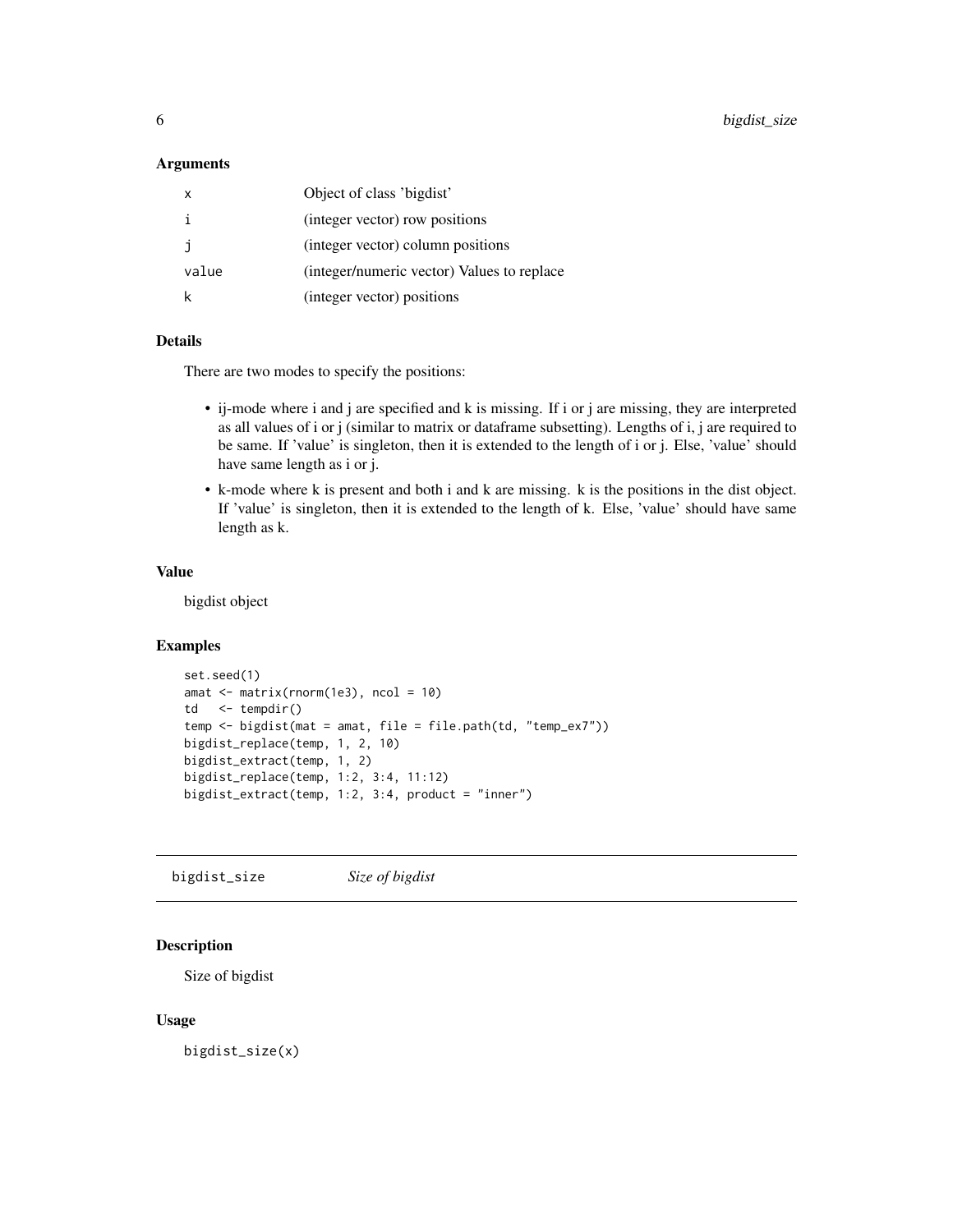#### <span id="page-6-0"></span>bigdist\_subset 7

#### Arguments

x Object of class 'bigdist'

#### Examples

```
set.seed(1)
amat <- matrix(rnorm(1e3), ncol = 10)
td <- tempdir()
temp <- bigdist(mat = amat, file = file.path(td, "temp_ex5"))
bigdist_size(temp)
```
bigdist\_subset *Subset parts of bigdist*

#### Description

Subset parts of bigdist

#### Usage

bigdist\_subset(x, index, file)

#### Arguments

| X     | Object of class 'bigdist'                                                                                                  |
|-------|----------------------------------------------------------------------------------------------------------------------------|
| index | Indexes of the bigdist to be subset as a bigdist                                                                           |
| file  | (string) Name of the backing file to be created. Do not include trailing ".bk".<br>See details for the backup file format. |

#### Details

The filename format is of the form <somename>\_<size>\_<type>.bk where size is the number of observations and type is the data type like 'double', 'float'.

#### Examples

```
set.seed(1)
amat \leq matrix(rnorm(1e3), ncol = 10)
td <- tempdir()
temp <- bigdist(mat = amat, file = file.path(td, "temp_ex8"))
temp_subset <- bigdist_subset(temp, index = 21:30, file = file.path(td, "temp_ex9"))
temp_subset
temp_subset$fbm$backingfile
```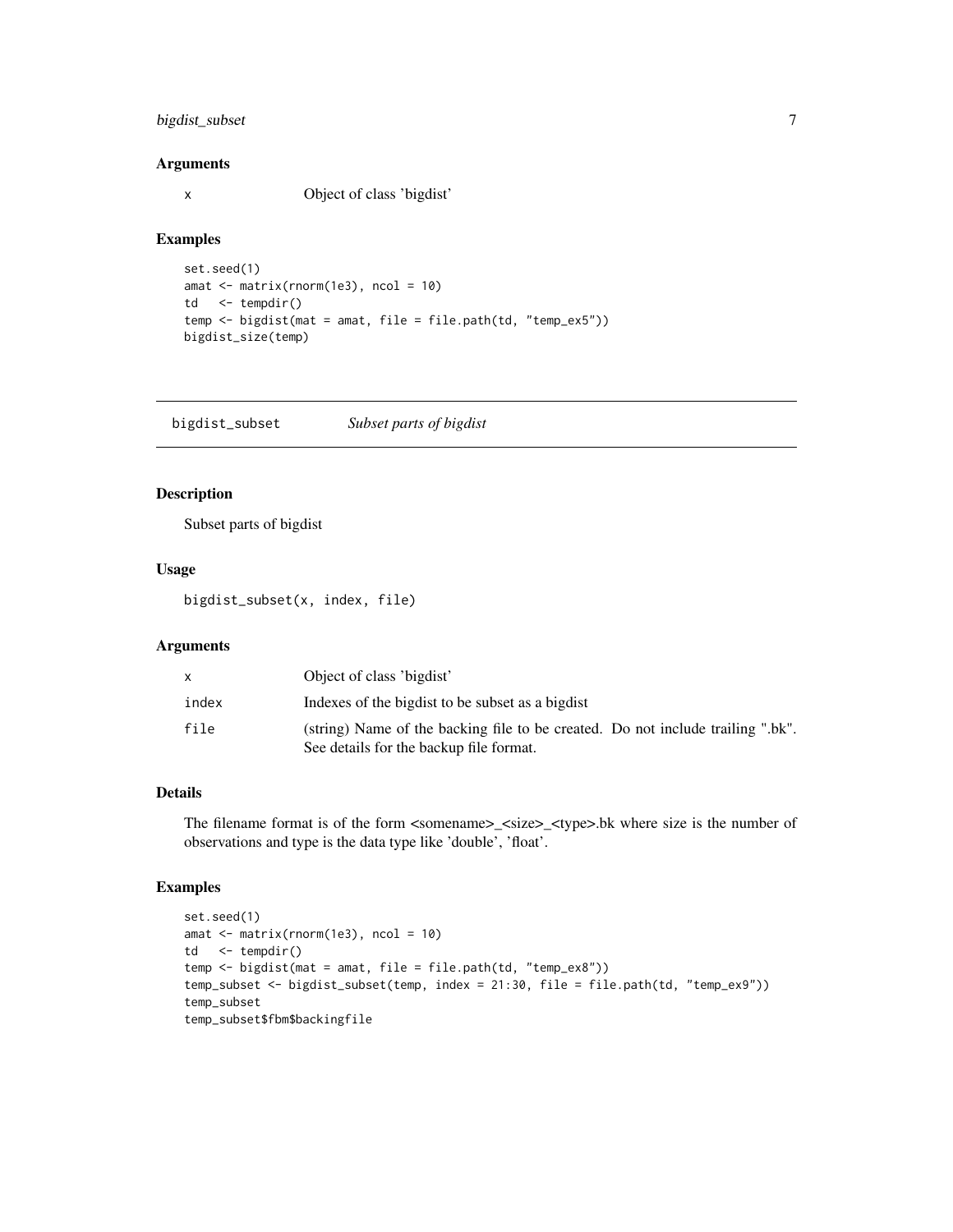<span id="page-7-0"></span>

#### Description

Get the index of the dist object corresponding to some column start in the symmetric form of the distance matrix

#### Usage

colStartIndex(i, size)

#### Arguments

|      | Column number           |
|------|-------------------------|
| size | Size of the dist object |

#### Value

An index of dist object

#### Examples

colStartIndex(2, 10)

| distIndex | Compute distance between a row and its subsequent rows |  |
|-----------|--------------------------------------------------------|--|
|-----------|--------------------------------------------------------|--|

#### Description

Computes distance between row i and rows  $i + 1$ ,  $i + 2$ , ..., n where n is the total number of rows

#### Usage

```
distIndex(i, mat, method, size)
```
#### Arguments

|        | row index                |
|--------|--------------------------|
| mat    | numeric matrix           |
| method | method is passed to dist |
| size   | Number of rows of mat.   |

#### Value

(numeric vector) Vector of n - i distances where n is the total number of rows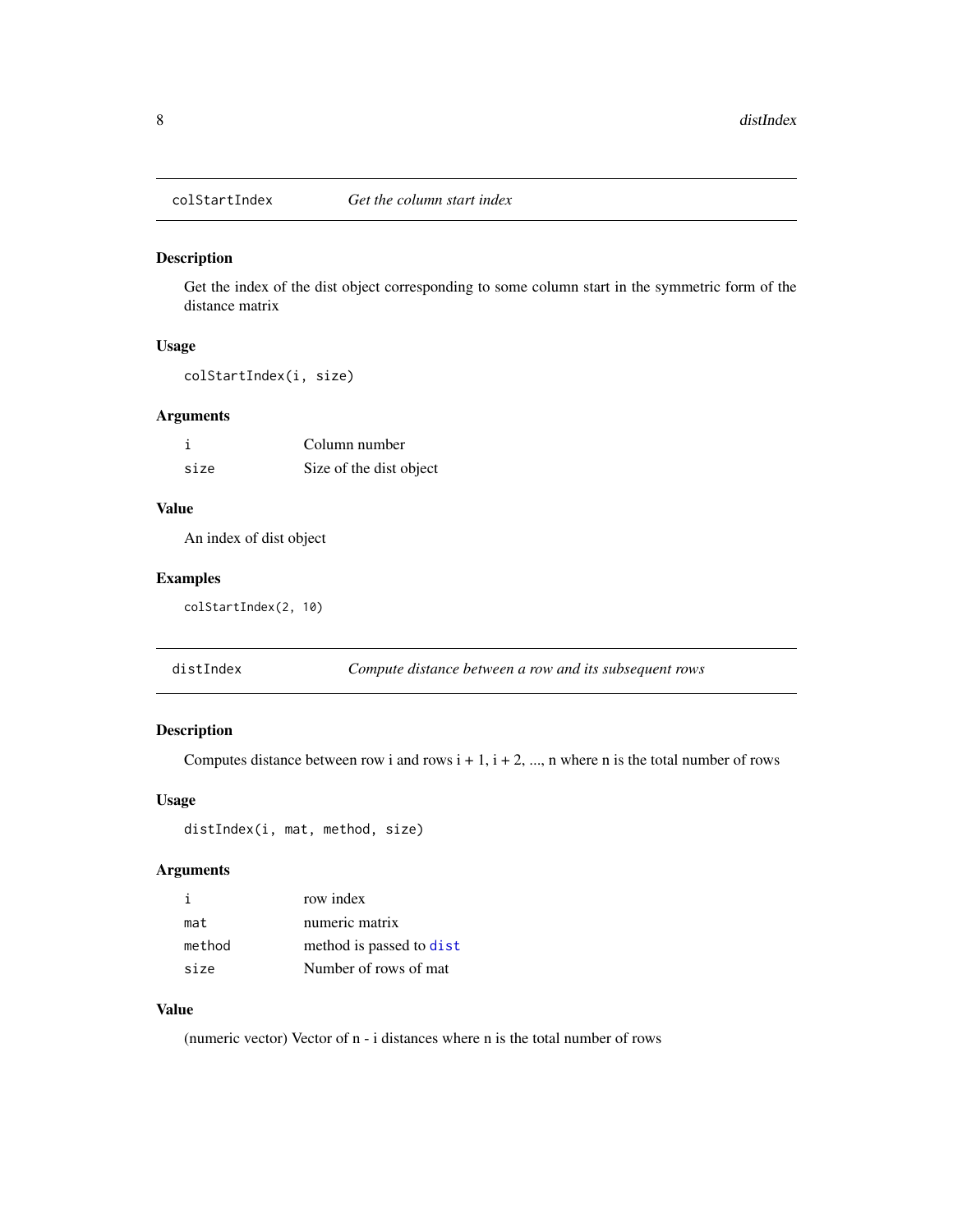<span id="page-8-0"></span>

## Description

Convert ij indexes to k indexes for a dist object

#### Usage

dist\_ij\_k(i, j, size)

#### Arguments

|      | row indexes                                |
|------|--------------------------------------------|
|      | column indexes                             |
| size | value of size attribute of the dist object |

## Value

k indexes

#### Examples

dist\_ij\_k(1:3, 4:6, 10)

dist\_ij\_k\_ *Convert ij index to k index*

## Description

Convert ij index to k index for a dist object

#### Usage

dist\_ij\_k\_(i, j, size)

#### Arguments

|      | row index                                  |
|------|--------------------------------------------|
|      | column index                               |
| size | value of size attribute of the dist object |

#### Value

k index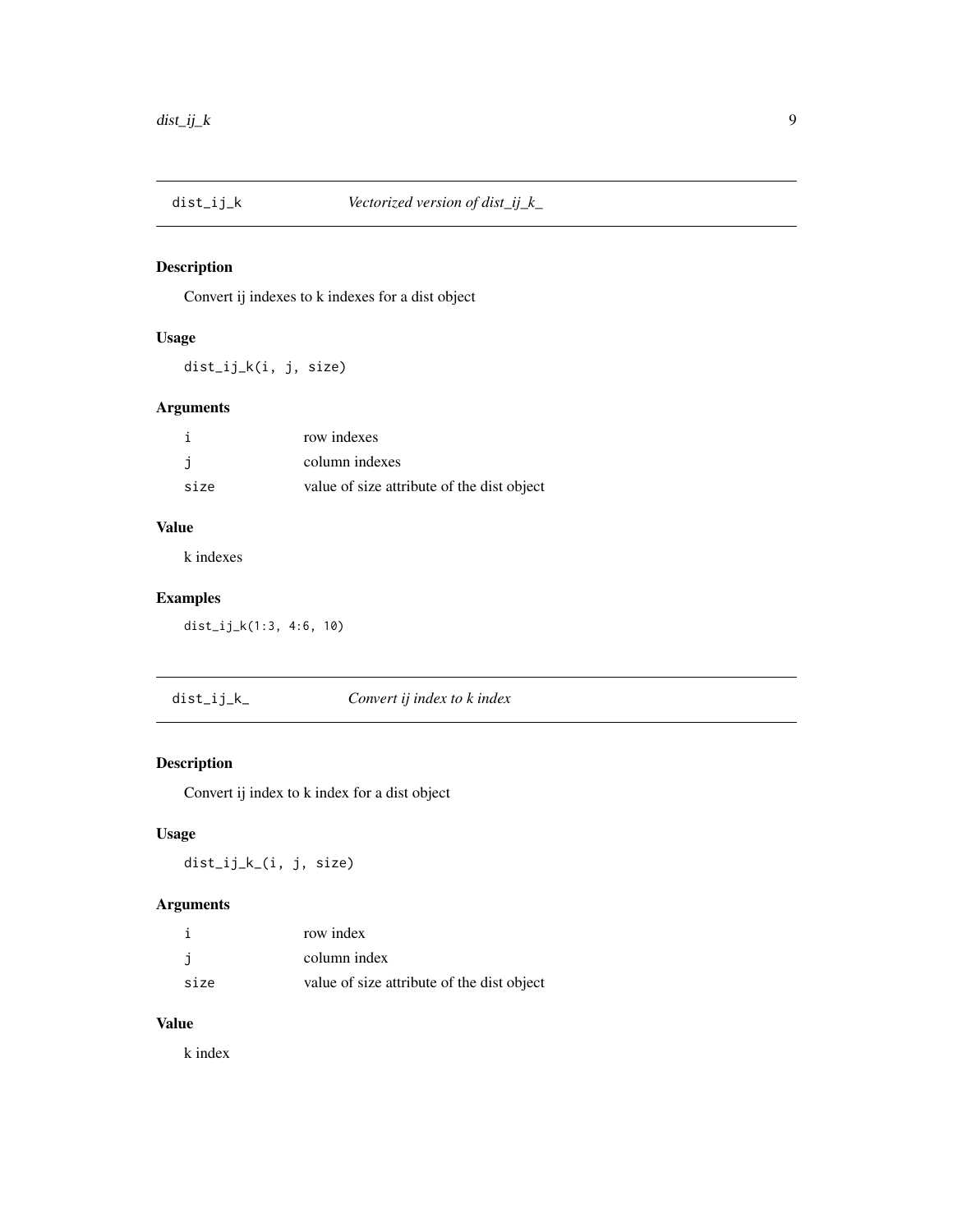#### Examples

dist\_ij\_k\_(1, 3, 10)

dist\_k\_ij *Vectorized version of dist\_k\_ij\_*

#### Description

Convert kth indexes to ij indexes of a dist object

#### Usage

dist\_k\_ij(k, size)

#### Arguments

| k    | kth indexes                                |
|------|--------------------------------------------|
| size | value of size attribute of the dist object |

#### Value

ij indexes as 2\*n matrix where n is length of k vector

#### Examples

dist\_k\_ij(4:6, 10:12)

dist\_k\_ij\_ *Convert kth index to ij index*

## Description

Convert kth index to ij index of a dist object

#### Usage

dist\_k\_ij\_(k, size)

## Arguments

| k    | kth index                                  |
|------|--------------------------------------------|
| size | value of size attribute of the dist object |

## Value

ij index as a length two integer vector

<span id="page-9-0"></span>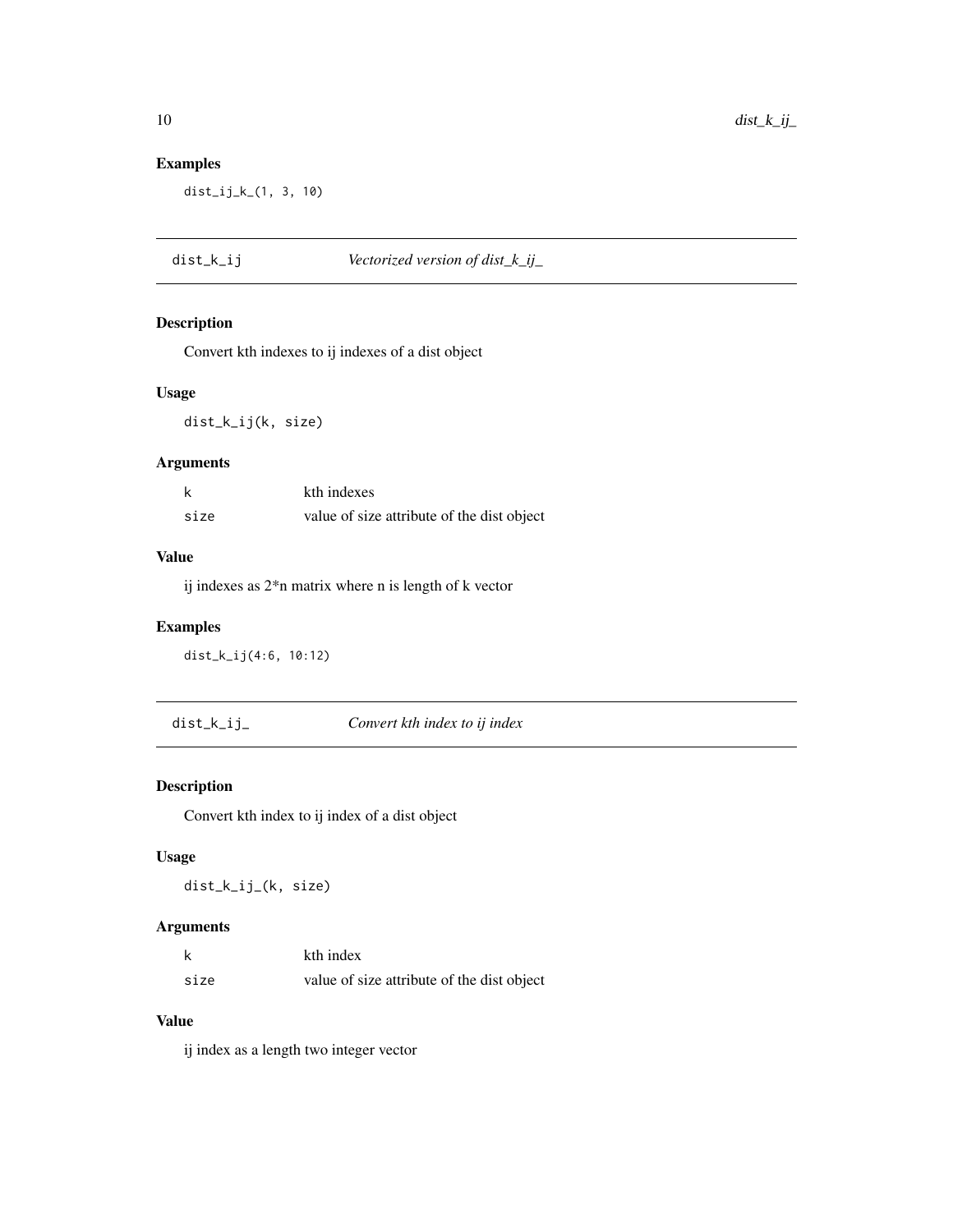#### <span id="page-10-0"></span>package\_bigdist 11

#### Examples

dist\_k\_ij\_(4, 10)

package\_bigdist *Package: bigdist*

#### Description

bigdist package facilitates storing distance matrices on disk as 'file-backed matrix' (FBM) using bigstatsr package. The FBM stores a symmetric matrix. Each distance is stored as a 'float/double' approximately requiring 4 or 8 bytes. The resulting file size will approximately be  $$8 * size^2$$ where size is nrow/ncol of the data matrix. Working with bigdist package requires working knowledge of bigstatsr package.

- bigdist: (function) Create or connect to distance matrix on disk.
- as\_bigdist: (method) Convert to 'bigdist' class.

disto package provides a unified interface to distance matrices in-memory (class 'dist') or on disk (class 'bigdist').

#### Author(s)

Maintainer: Komala Sheshachala Srikanth <sri.teach@gmail.com>

Other contributors:

• Florian Privé <florian.prive.21@gmail.com> [contributor]

#### See Also

Useful links:

- <https://github.com/talegari/bigdist>
- Report bugs at <https://github.com/talegari/bigdist/issues>